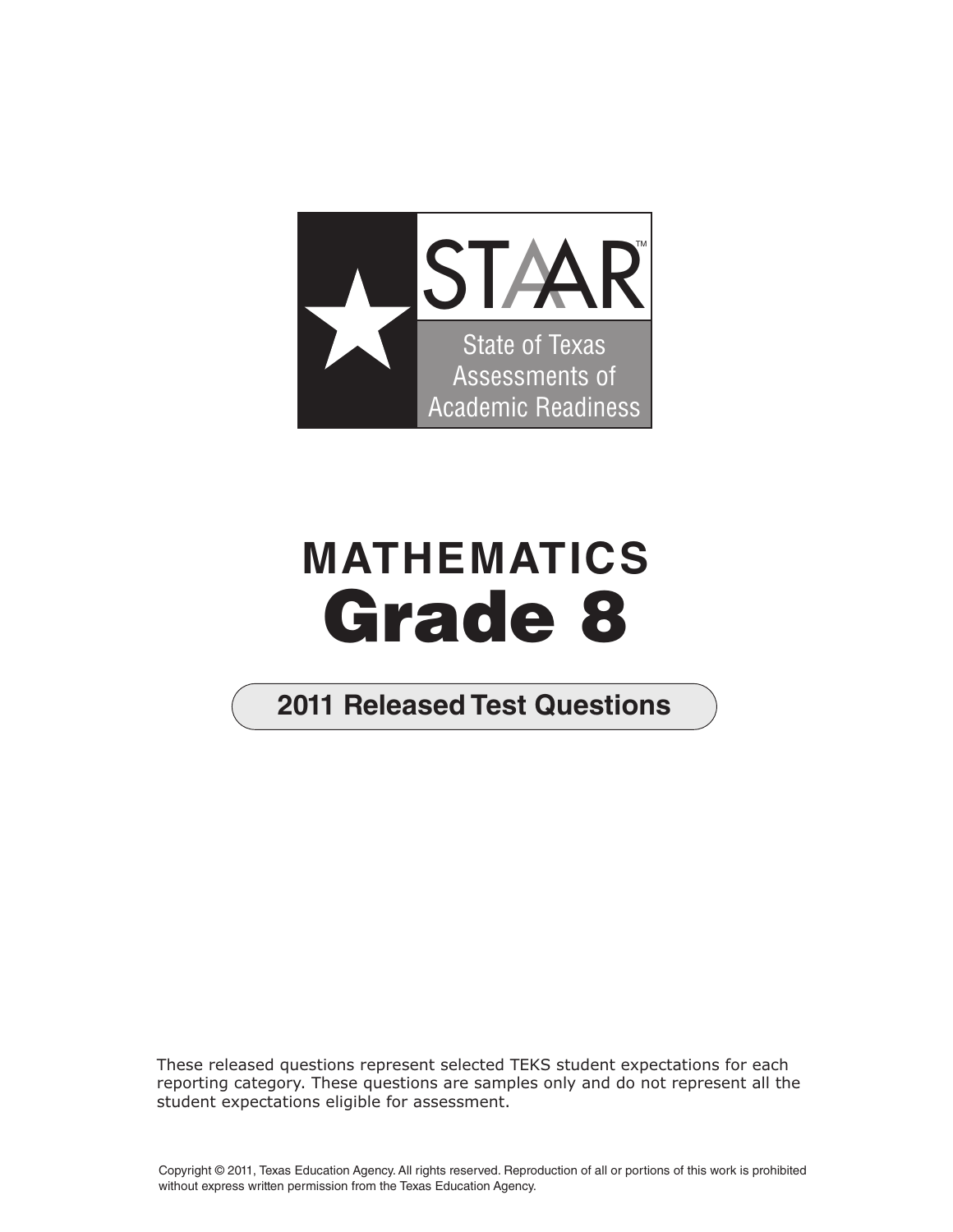**1** Mr. Valdez plans to open a savings account. The annual interest rates offered by 4 banks are shown below.

$$
2\frac{1}{2}\%
$$
,  $2\frac{3}{8}\%$ ,  $2\frac{4}{5}\%$ ,  $2\frac{2}{3}\%$ 

Which list shows these interest rates in order from greatest to least?

- **A**  $2\frac{3}{8}\%$ ,  $2\frac{4}{5}\%$ ,  $2\frac{2}{3}\%$ ,  $2\frac{1}{2}\%$
- **B**  $2\frac{3}{8}\%$ ,  $2\frac{1}{2}\%$ ,  $2\frac{2}{3}\%$ ,  $2\frac{4}{5}\%$
- **c**  $2\frac{4}{5}\%$ ,  $2\frac{3}{8}\%$ ,  $2\frac{2}{3}\%$ ,  $2\frac{1}{2}\%$
- **D**  $2\frac{4}{5}\%$ ,  $2\frac{2}{3}\%$ ,  $2\frac{1}{2}\%$ ,  $2\frac{3}{8}\%$

**2** A recipe that makes  $1\frac{1}{2}$  dozen cookies requires  $\frac{3}{4}$  cup of sugar. Shanika wants to make 6 dozen cookies. How many cups of sugar will she need?

$$
A \quad 1\frac{1}{8} \text{ cups}
$$

- **B** 4 cups
- **C**  $6\frac{3}{4}$  cups
- **D** 3 cups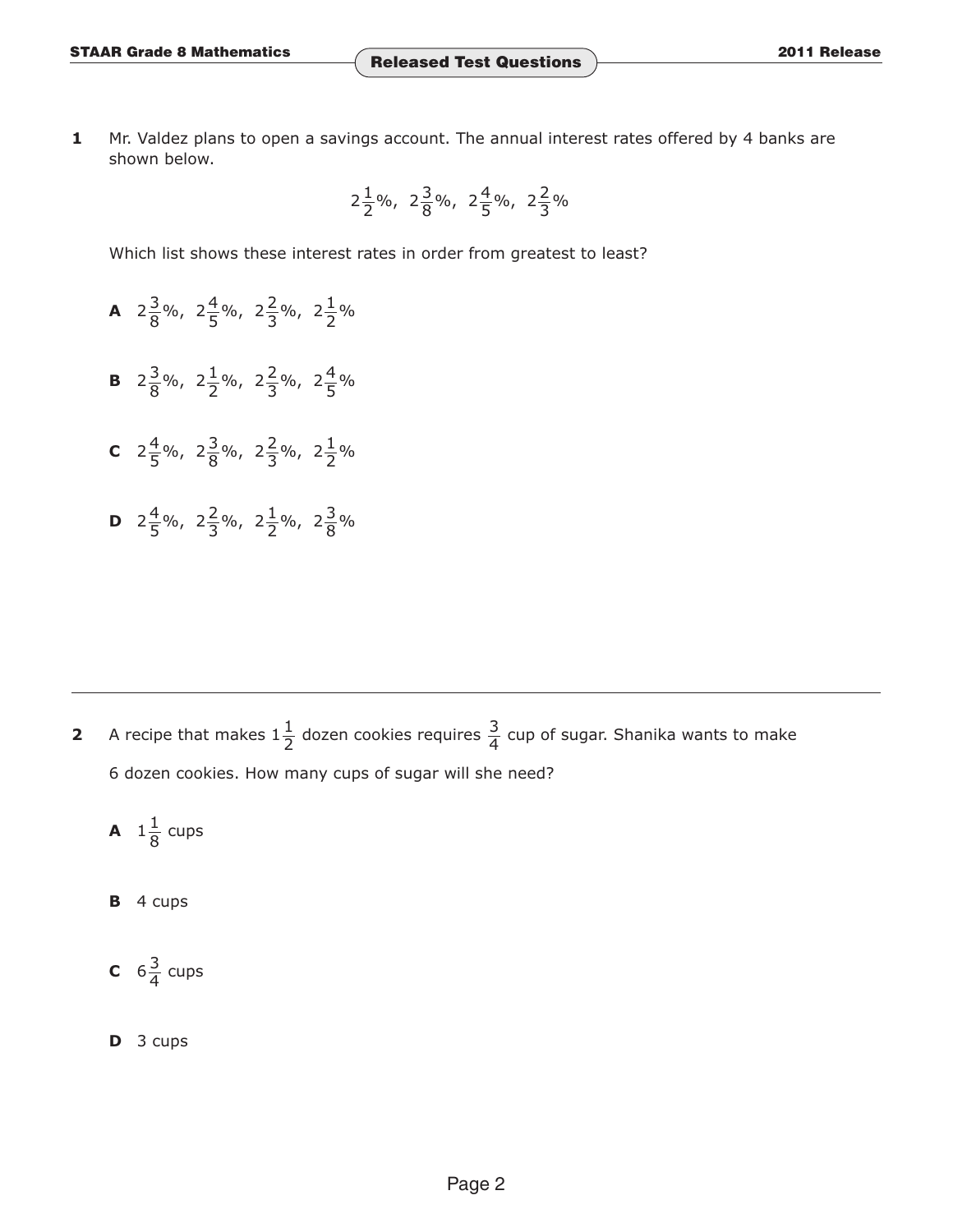**3** Gabriel can type 90 words in 65 seconds. Which equation can be used to find *w*, the number of words Gabriel can type at this rate in 125 seconds?

**A** 
$$
w = \frac{90}{65}(125)
$$

**B** 
$$
w = \frac{65}{90}(125)
$$

**C**  $w = \frac{90(65)}{125}$ 

**D** 
$$
w = \frac{125}{90(65)}
$$

**4** Macaleh compared the prices of four different brands of coffee.

| Coffee           | Price    |          |           |           |  |  |
|------------------|----------|----------|-----------|-----------|--|--|
|                  | 4 ounces | 8 ounces | 12 ounces | 16 ounces |  |  |
| Brand I          | \$1.15   | \$2.30   | \$3.45    | \$4.60    |  |  |
| <b>Brand II</b>  | \$2.00   | \$3.80   | \$5.40    | \$6.80    |  |  |
| <b>Brand III</b> | \$2.00   | \$3.00   | \$5.00    | \$8.00    |  |  |
| <b>Brand IV</b>  | \$3.30   | \$4.45   | \$6.60    | \$7.75    |  |  |

Which brand of coffee offers a proportional relationship between its weight and its price?

- **A** Brand I
- **B** Brand II
- **C** Brand III
- **D** Brand IV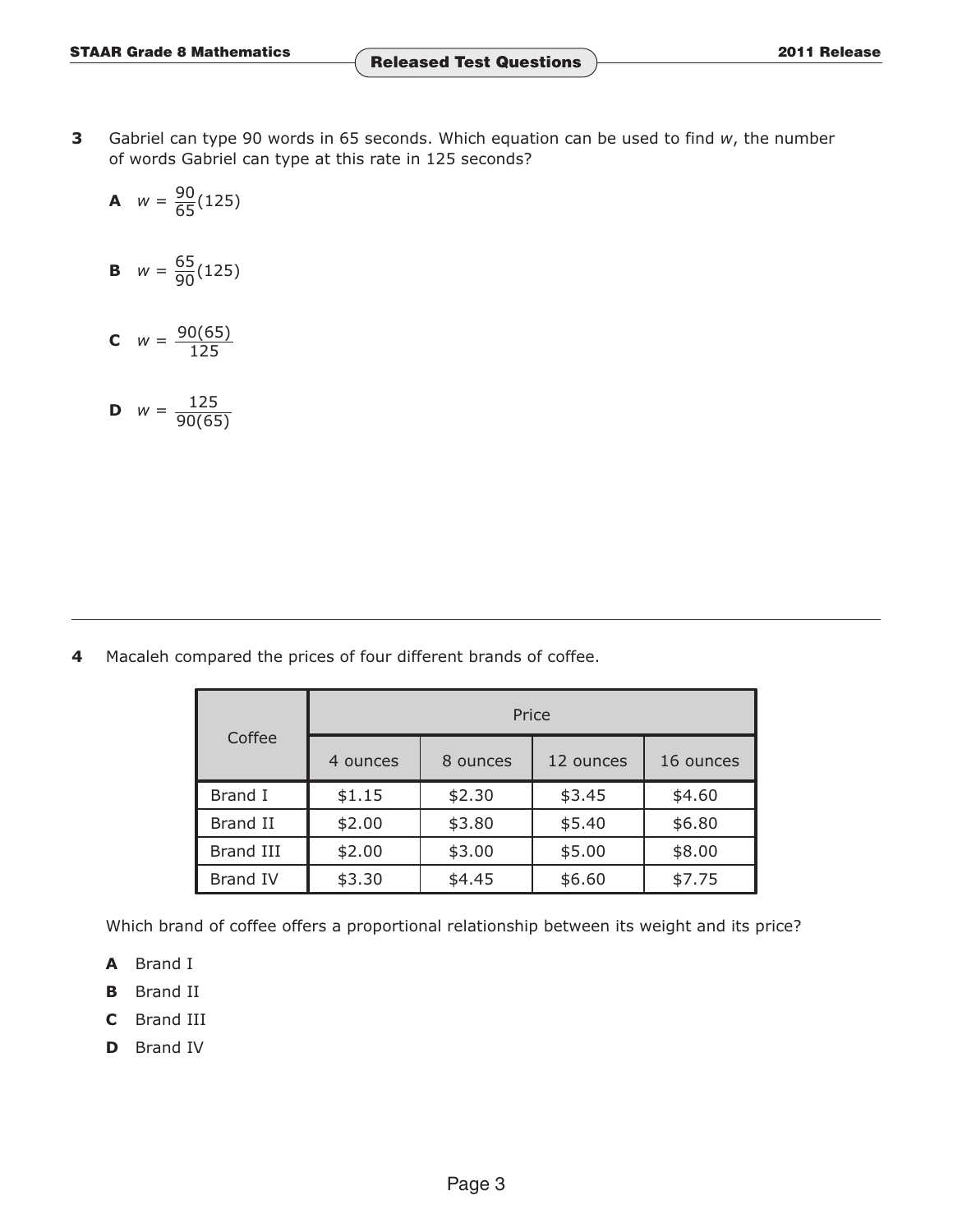- **5** Last week a certain brand of bottled water cost \$1.25 for a 16-ounce bottle. This week the water is on sale for \$1.00 for a 16-ounce bottle. What is the percent decrease in the price of this bottled water?
	- **A** 16%
	- **B** 13%
	- **C** 20%
	- **D** 25%

**6** Which equation best represents the data in the table below?

| $\boldsymbol{\mathsf{x}}$ | 0 | 3 | 6  | 9     | 12 |
|---------------------------|---|---|----|-------|----|
| V                         | 3 |   | 11 | 15 19 |    |

- **A**  $4x 3y = 12$
- **B**  $4x-3y = -9$
- **C**  $3x 4y = -12$
- **D**  $3x 4y = 9$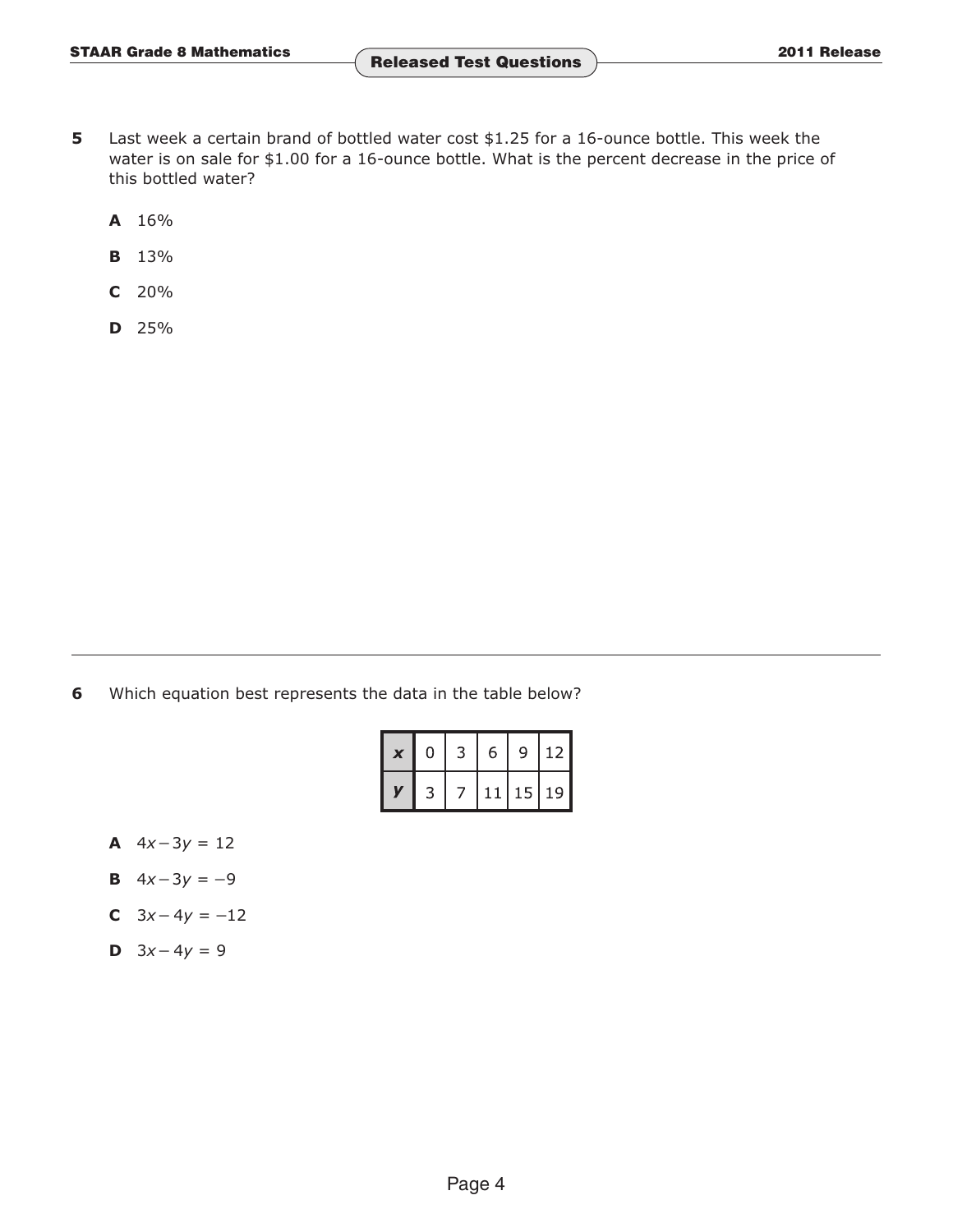**7** A right triangle is shown below.



The triangle is dilated by a scale factor of 2.5 to create a new triangle. What is the perimeter of the new triangle?

- **A** 120 cm
- **B** 24 cm
- **C** 60 cm
- **D** 150 cm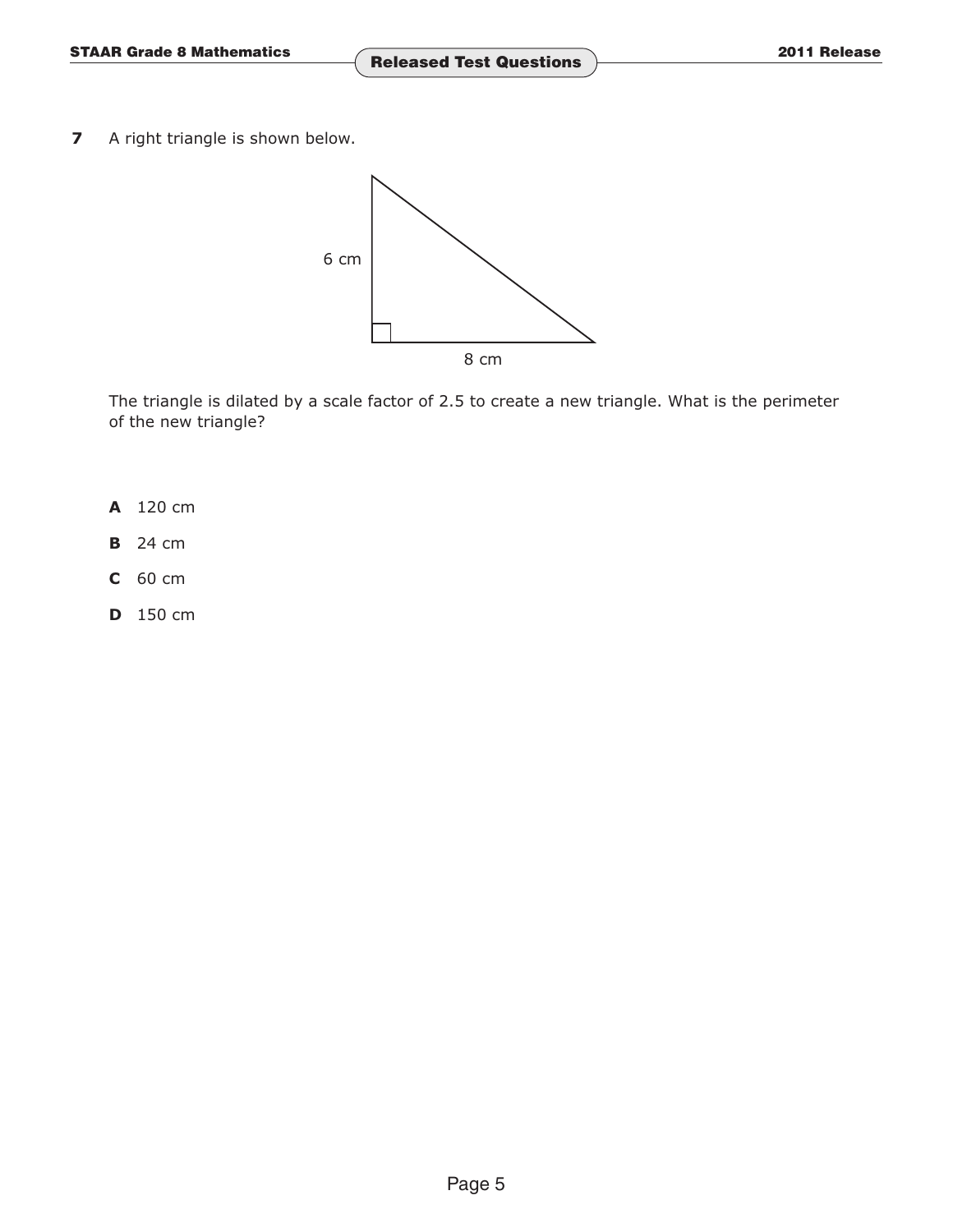**8** Mr. Barber wants to have the entire roof of his house replaced. A drawing of his prism-shaped house is shown below.



The cost of replacing the roof is \$2.10 per square foot. What will be the cost for Mr. Barber to have the roof replaced?

- **A** \$1,760
- **B** \$3,465
- **C** \$880
- **D** \$3,696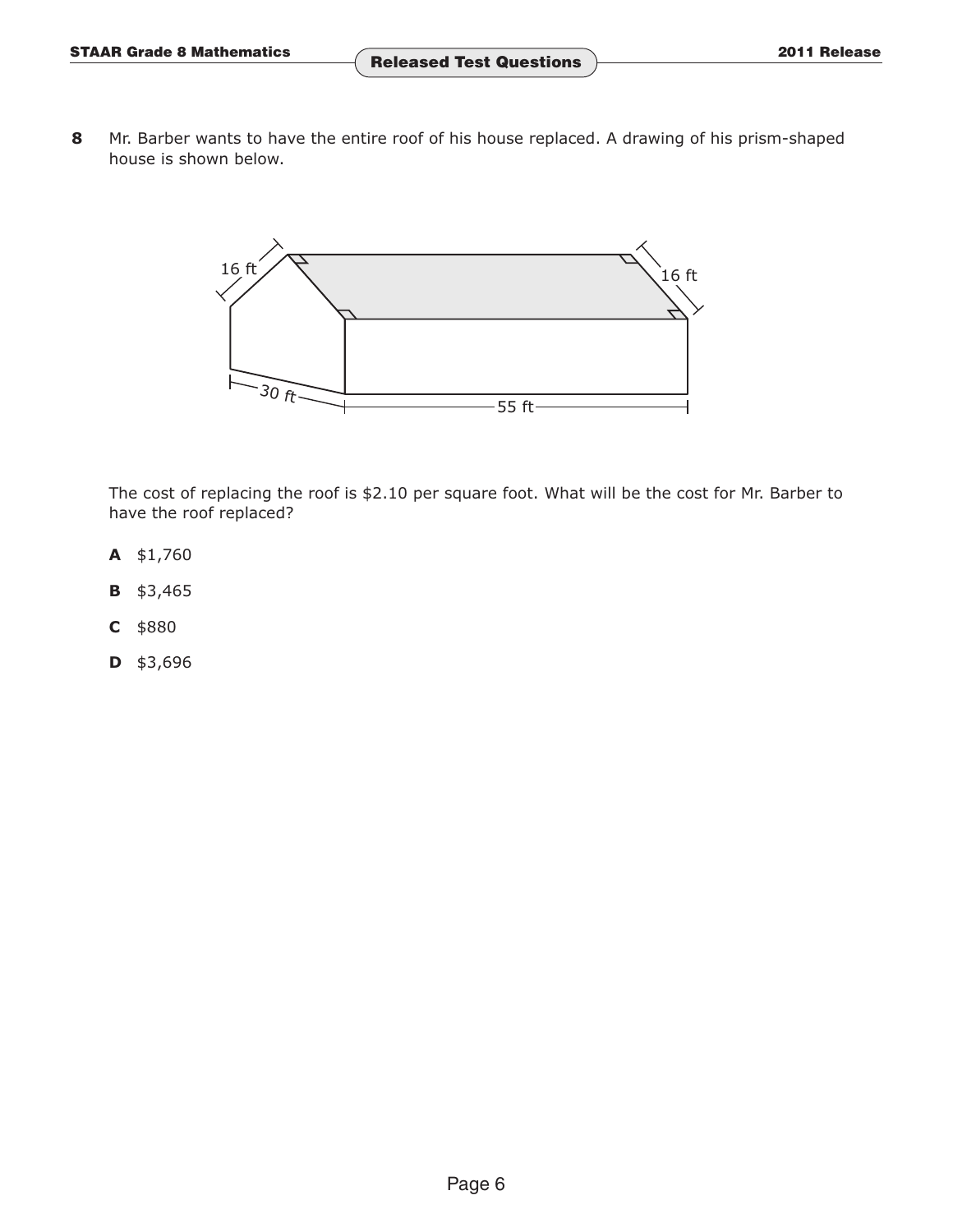**9** The paperweight shown below is in the shape of a square pyramid.



What is the volume of this paperweight?

- **A** 135 in.3
- **B**  $22\frac{1}{2}$  in.<sup>3</sup>
- **C**  $45 \text{ in.}^3$
- **D**  $112\frac{1}{2}$  in.<sup>3</sup>

- 10 A 20-foot ladder is leaning against the side of a building. The bottom of the ladder is 4 feet from the wall. How many feet above the ground does the ladder touch the wall?
	- **A** 16 ft
	- **B**  $\sqrt{384}$  ft
	- **C** 12 ft
	- **D**  $\sqrt{416}$  ft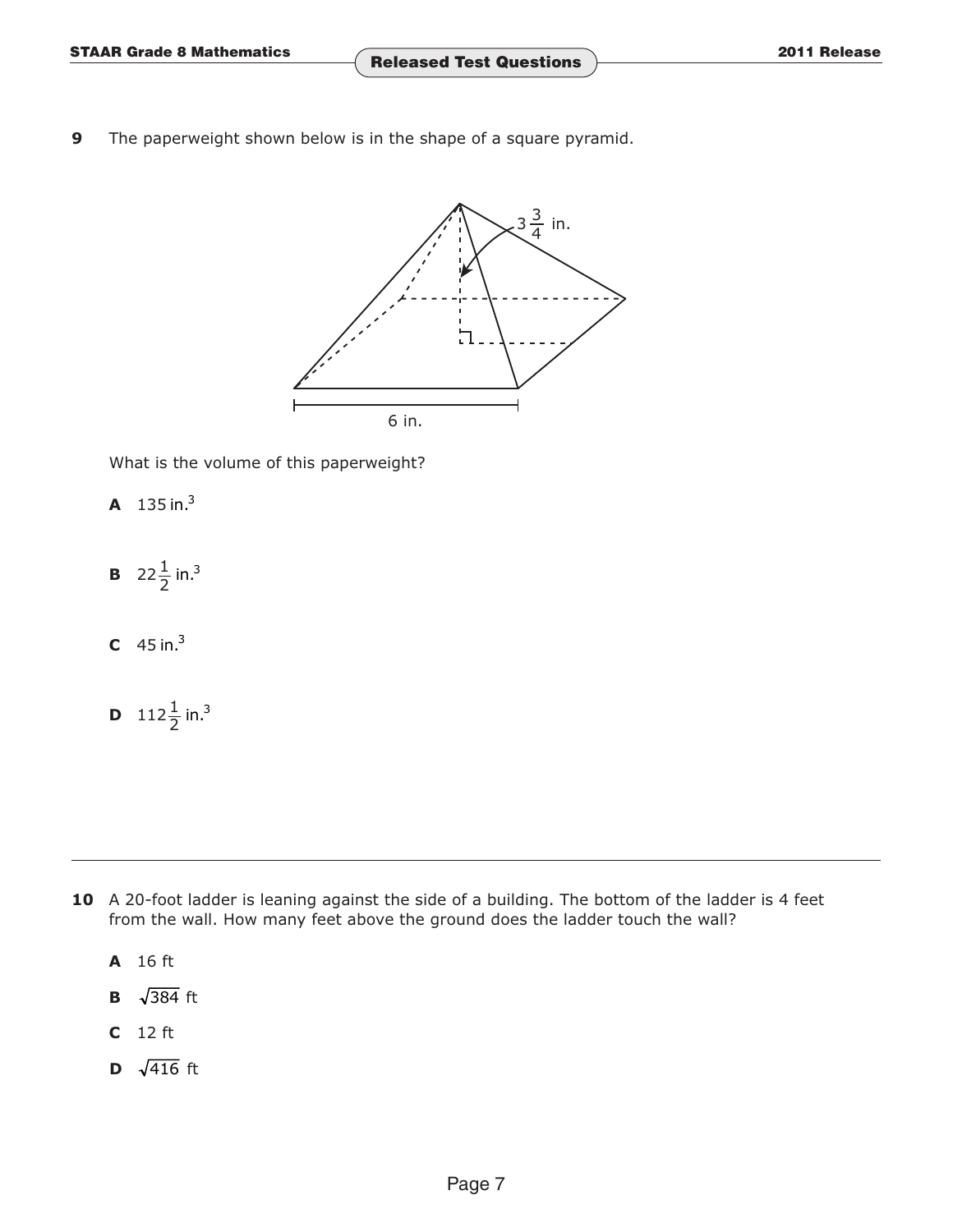- **11** The dimensions of a rectangle are dilated using a scale factor of  $\frac{2}{3}$ . What is the relationship between the new area and the original area?
	- **A** The area of the new rectangle is  $\frac{8}{3}$  the original area.
	- **B** The area of the new rectangle is  $\frac{2}{3}$  the original area.
	- **C** The area of the new rectangle is  $\frac{4}{9}$  the original area.
	- **D** The area of the new rectangle is  $\frac{8}{27}$  the original area.

- **12** Rufus has a box that contains cards of the same shape and size. There are 5 yellow cards, 4 red cards, and 1 purple card. He draws a card at random, replaces it, and draws a second card. What is the probability that both cards will be red?
	- **A**  $\frac{4}{5}$ **B**  $\frac{2}{15}$ **c**  $\frac{4}{25}$
	- **D**  $\frac{2}{5}$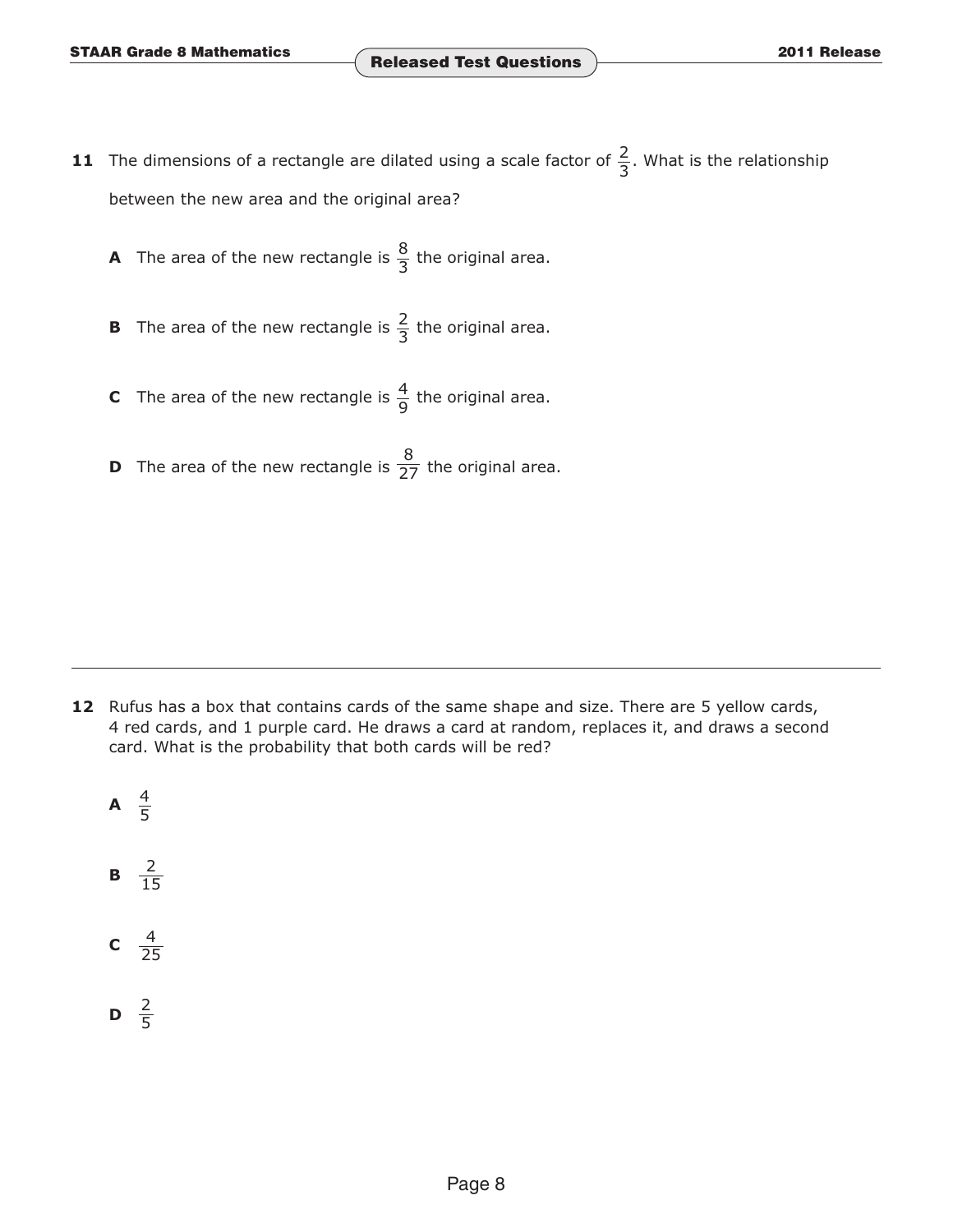13 At Travis Middle School, 61 eighth graders are members of the band, and 35 eighth graders are members of the math club. There are 24 eighth graders who are members of both groups. Which Venn diagram best represents this information?





Eighth Graders Band Math club **B**  $61 \t 24 \t 11$ Eighth Graders Band Math club **D** 37 24 35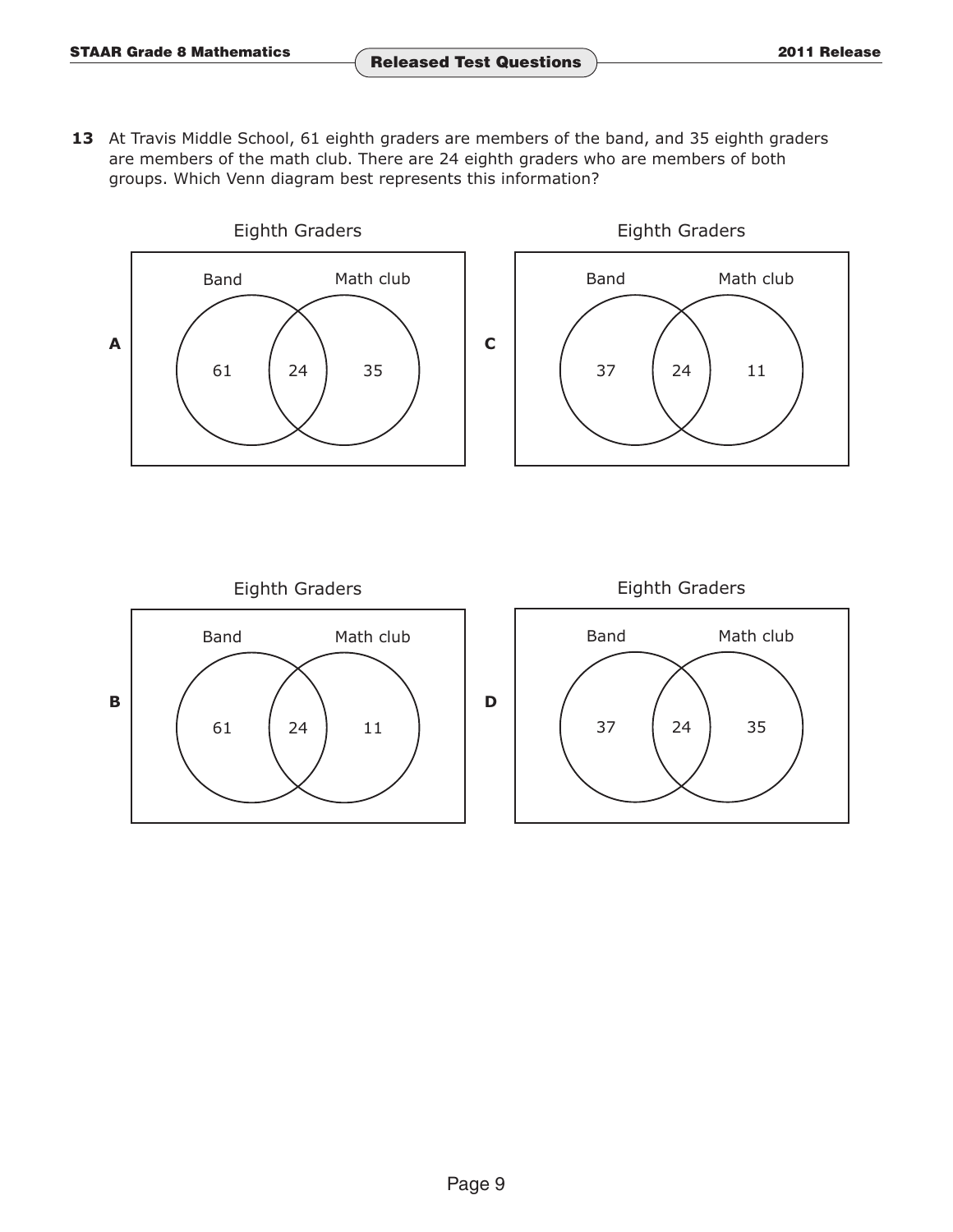14 The graph below shows the number of students at Collins Middle School enrolled in Spanish classes over a 6-year period.



Spanish Class Enrollment

Based on the graph, which statement is true?

- **A** The number of students enrolled in Spanish increased by about 300% from Year 1 to Year 6.
- **B** The number of students enrolled in Spanish during Year 6 was about  $7\frac{1}{2}$  times the number enrolled in Spanish in Year 1.
- **C** The number of students enrolled in Spanish increased the most from Year 5 to Year 6.
- **D** The number of eighth-grade students enrolled in Spanish increased by about 25% each year.